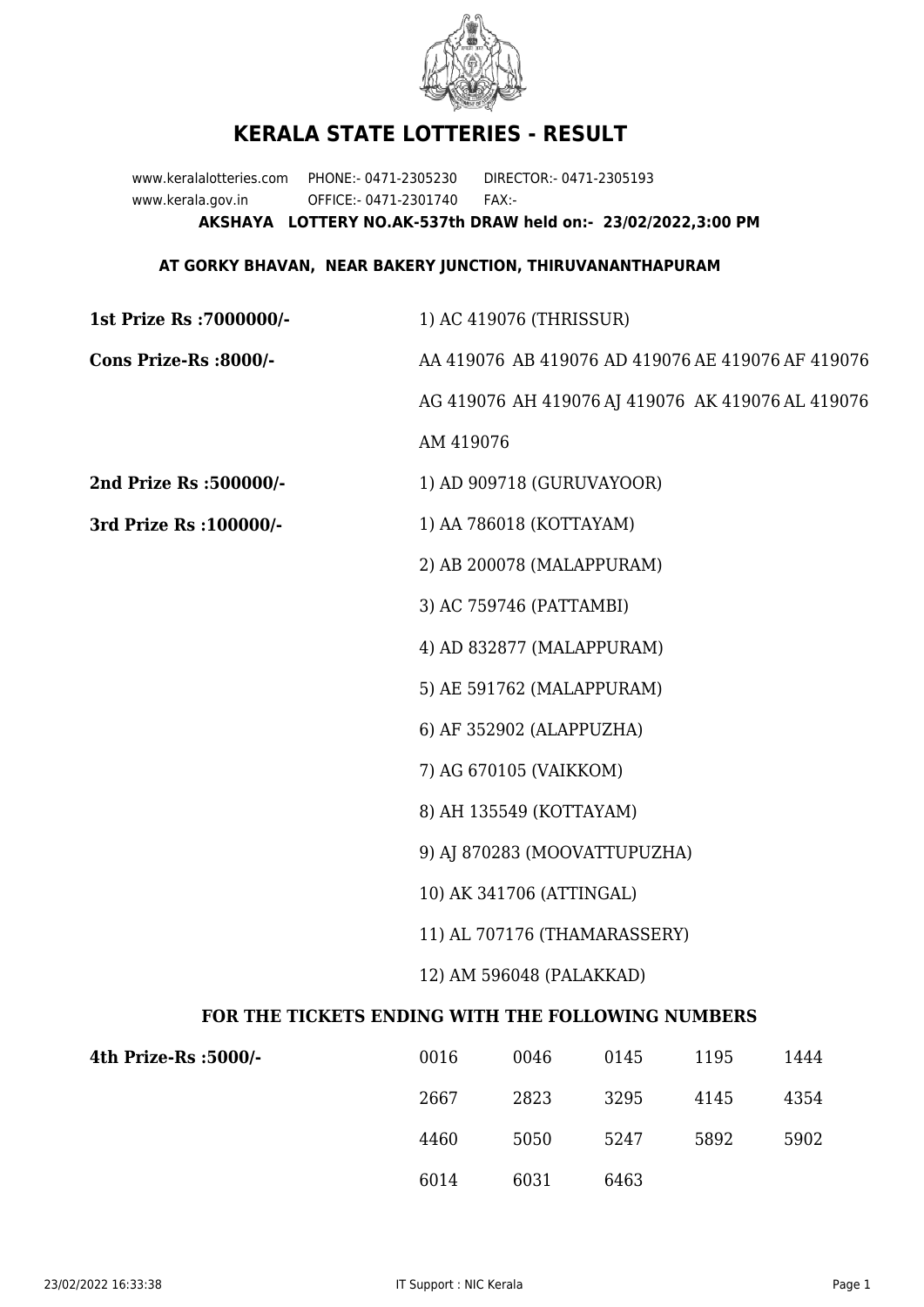| 5th Prize-Rs : 2000/- | 0092 | 1070 | 1804 | 1987 | 4639 |
|-----------------------|------|------|------|------|------|
|                       | 6453 | 9945 |      |      |      |
| 6th Prize-Rs : 1000/- | 0300 | 0357 | 0369 | 1058 | 1416 |
|                       | 1744 | 2009 | 2084 | 2331 | 3803 |
|                       | 4423 | 5202 | 5748 | 5819 | 6027 |
|                       | 6405 | 6424 | 6761 | 7047 | 7533 |
|                       | 7565 | 7594 | 8154 | 8691 | 8958 |
|                       | 9549 |      |      |      |      |
| 7th Prize-Rs : 500/-  | 0161 | 0280 | 0537 | 0692 | 0765 |
|                       | 1039 | 1064 | 1225 | 1467 | 1502 |
|                       | 1504 | 1603 | 1672 | 1810 | 2098 |
|                       | 2285 | 2519 | 2682 | 2949 | 3005 |
|                       | 3080 | 3140 | 3306 | 3714 | 3797 |
|                       | 3841 | 3862 | 3912 | 4286 | 4414 |
|                       | 4998 | 5023 | 5256 | 5263 | 5489 |
|                       | 5555 | 5773 | 5786 | 5925 | 6298 |
|                       | 6419 | 6519 | 6615 | 6802 | 7203 |
|                       | 7280 | 7333 | 7440 | 7460 | 7665 |
|                       | 7691 | 7796 | 7902 | 8004 | 8115 |
|                       | 8118 | 8386 | 8509 | 8517 | 8635 |
|                       | 8763 | 8925 | 8966 | 8995 | 9107 |
|                       | 9108 | 9190 | 9372 | 9624 | 9716 |
|                       | 9902 | 9961 |      |      |      |
| 8th Prize-Rs : 100/-  | 0164 | 0299 | 0332 | 0578 | 0590 |
|                       | 0903 | 0926 | 0944 | 1007 | 1009 |
|                       | 1031 | 1075 | 1091 | 1194 | 1287 |
|                       | 1359 | 1387 | 1653 | 1751 | 1801 |
|                       | 2050 | 2110 | 2172 | 2272 | 2385 |
|                       | 2391 | 2563 | 2697 | 2754 | 2770 |